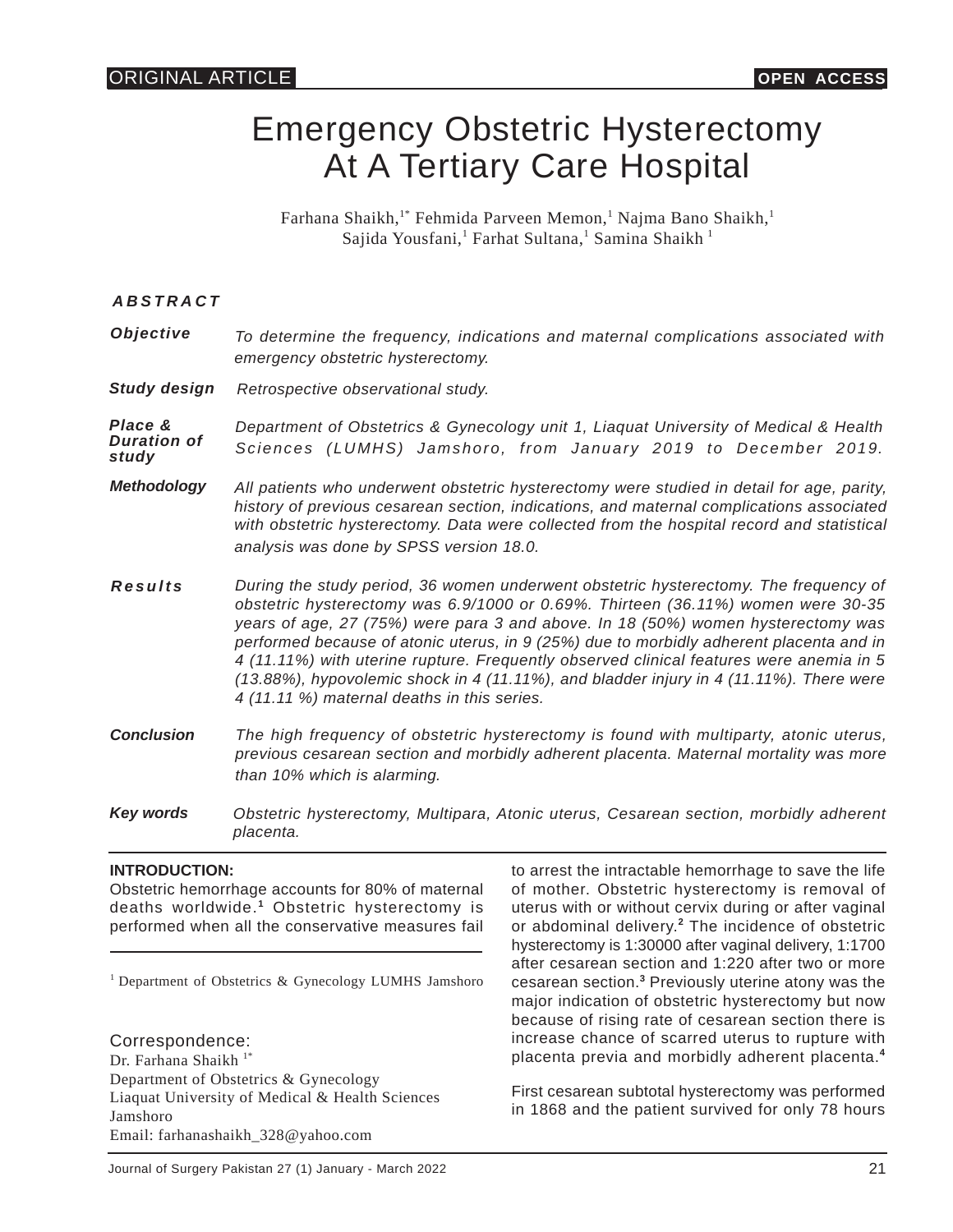after surgery though the success of the procedure increased over subsequent years.**<sup>5</sup>**Number of issues are reported when emergency obstetric hysterectomy is performed and include anesthesia and surgery related complications with injuries to adjacent viscera like urinary bladder, ureter, intestine with loss of fertility, need of blood transfusion, threat of sepsis, and many require re-exploration and even death.**6,7** The purpose of this study was to determine the frequency, risk factors, indications and maternal complications associated with obstetric hysterectomy at our tertiary care hospital.

#### **METHODOLOGY:**

This was a retrospective observational study conducted at Department of Obstetrics and Gynecology of Liaquat University hospitals Hyderabad, from January 2019 to December 2019. The study participants included the patients in whom hysterectomy was done during pregnancy, labor and puerperium or due to complications following pregnancy and sepsis. It included women who were delivered elsewhere and then referred due to obstetric complications. Referred cases in whom hysterectomy was already done were excluded from the study*.*

Institution review board permission was obtained for analyzing the hospital record. The variables studied included age of the women, parity, and history of previous cesarean section with indications, maternal morbidity and mortality. Data were entered into a pre designed form. Descriptive statistics were performed for presenting data. Statistical analysis was performed by using SPSS version 18.0.

### **RESULTS:**

During the study period total number of women delivered in our unit was 5176. There were 3576 (69.08%) vaginal deliveries and 1600 (30.92%) cesarean sections giving the frequency of obstetric hysterectomy as 6.9/1000 or 0.69%. Thirteen (36.11%) women were 30-35 years of age and 27 (75%) multiparous. Details are given in table I. Twenty-four (66.66%) women had history of previous cesarean section, and twelve (33.33%) women had unscarred uterus. This is given in table II. All patients had blood transfusion with minimum of two and maximum of ten units. Indications of obstetrical hysterectomy and complications are given in table III and IV.

#### **DISCUSSION:**

Postpartum hemorrhage is leading cause of maternal death in Pakistan and India. **<sup>8</sup>**Obstetrical hysterectomy is performed as a last stage effort to save the life of the woman when all conservative measures fail to control the intractable postpartum hemorrhage. The frequency of obstetric hysterectomy in our study was 6.9/1000 or 0.69%. These results

| Table I: Age and Parity of Patients (n= 36) |            |                |  |  |
|---------------------------------------------|------------|----------------|--|--|
| <b>Age in Years</b>                         | Number (n) | Percentage (%) |  |  |
| $20 - 25$                                   | 6          | 16.67          |  |  |
| 26-30                                       | 7          | 19.44          |  |  |
| $31 - 35$                                   | 13         | 36.11          |  |  |
| 36-40                                       | 6          | 16.67          |  |  |
| $>40$                                       | 4          | 11.11          |  |  |
| <b>Parity</b>                               |            |                |  |  |
|                                             | 4          | 11.11          |  |  |
| $\overline{2}$                              | 5          | 13.89          |  |  |
| 3                                           | 15         | 41.67          |  |  |
| 4 and above                                 | 12         | 33.33          |  |  |

#### **Table II: Previous Cesarean Sections**

| <b>Number of previous</b><br><b>Cesarean Sections</b> | Number (n) | Percentage (%) |
|-------------------------------------------------------|------------|----------------|
|                                                       | 6          | 16.67          |
| $\mathcal{D}$                                         | 8          | 22.23          |
| >2                                                    | 10         | 27.77          |
| Unscarred uterus                                      | 12         | 33.33          |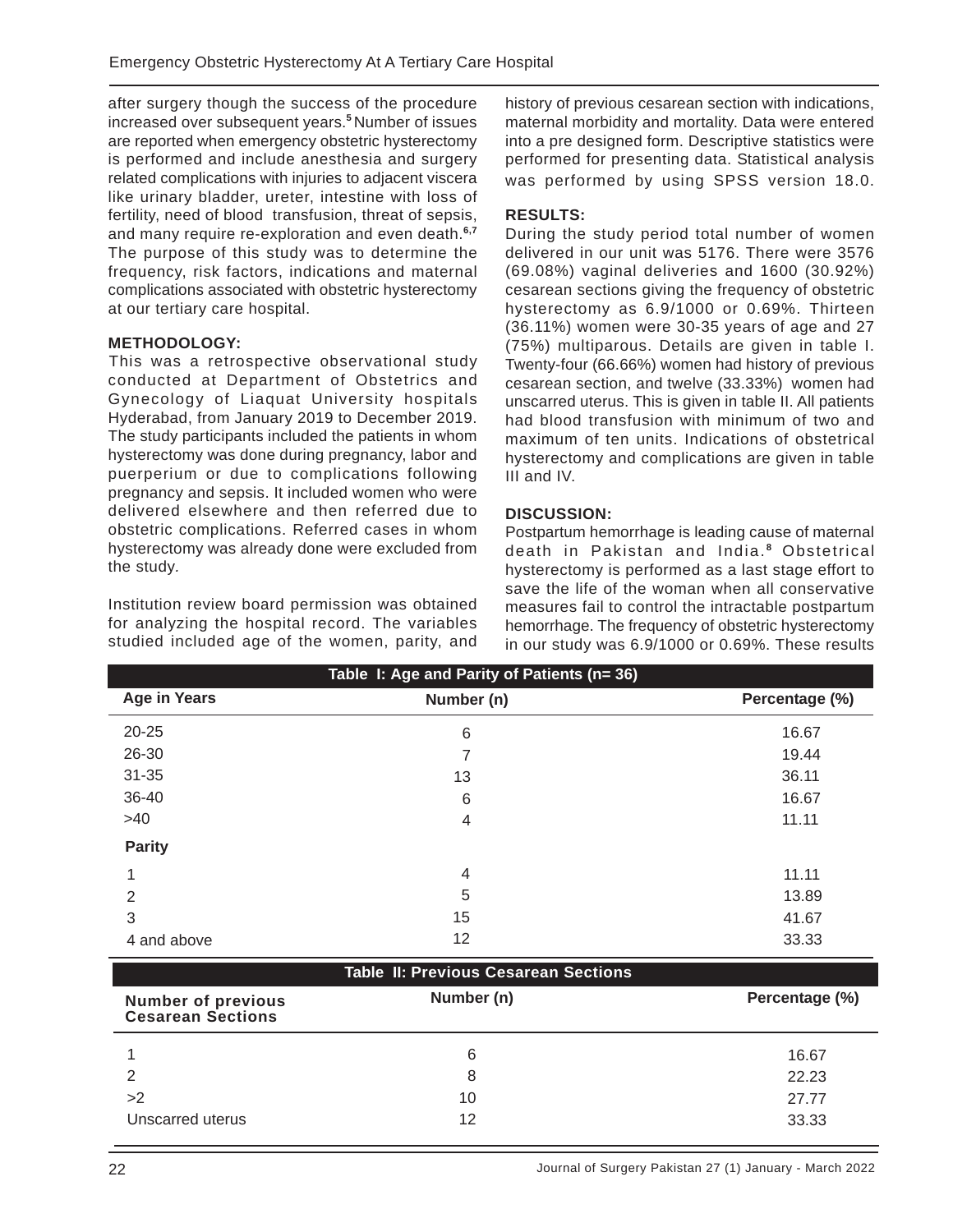Farhana Shaikh, Fehmida Parveen Memon, Najma Bano Shaikh, Sajida Yousfani, Farhat Sultana, Samina Shaikh

| Table III: Indications of Obstetrical Hysterectomy (n=36) |                |                |  |  |  |
|-----------------------------------------------------------|----------------|----------------|--|--|--|
| <b>Causes</b>                                             | Number (n)     | Percentage (%) |  |  |  |
| Atonic uterus                                             | 18             | 50.00          |  |  |  |
| Morbidly adherent placenta                                | 9              | 25.00          |  |  |  |
| Uterine rupture                                           | $\overline{4}$ | 11.11          |  |  |  |
| Placenta previa                                           | 2              | 5.56           |  |  |  |
| Abruptio placenta                                         | 2              | 5.56           |  |  |  |
| Puerperal sepsis                                          |                | 2.77           |  |  |  |

| Table IV: Complications of Obstetrical Hysterectomy (n=36) |            |                |  |  |
|------------------------------------------------------------|------------|----------------|--|--|
| <b>Complications</b>                                       | Number (n) | Percentage (%) |  |  |
| ICU admission                                              | 12         | 33.33          |  |  |
| Anemia                                                     | 5          | 13.88          |  |  |
| <b>Bladder injury</b>                                      | 4          | 11.11          |  |  |
| Hypovolemic shock                                          | 4          | 11.11          |  |  |
| Wound infection                                            | 2          | 5.55           |  |  |
| <b>DIC</b>                                                 | 3          | 8.33           |  |  |
| Acute renal failure                                        | 2          | 5.55           |  |  |
| Urogenital fistula                                         | 4          | 2.77           |  |  |
| Death                                                      | 4          | 11.11          |  |  |

are comparable with other studies conducted in low middle income countries like India and Nigeria where its frequency is reported as 0.69% and 0.51% respectively in some studies.**8,9** However, it is higher than studies from other countries and in comparison with that from other centers from Pakistan and India, depending upon the work load and status plus location of the study site.**10-13** Increased frequency in our geographical location may be due to lack of antenatal care, multiparty, cultural and religious belief, lack of adequate health facilities in rural areas and rising rate of cesarean sections. Another reason being a referral center for all the obstetrics related emergencies.

The common age group in our study was 30 years - 35 years and similar observations were reported in another study where age range was from 32.8 years to 33.4 years,**<sup>13</sup>** but higher than other where it was 29.9 years.**<sup>4</sup>** Twenty-seven (75%) women were para 3-4. High parity as a risk factor has been reported in other studies.**4,14** In our study 24 (66.6%) women had history of cesarean section and 12 (33.3%) had obstetric hysterectomy after vaginal deliveries as reported in other studies.**11,12,15** Betman et al found that rate of emergency obstetric hysterectomy for atonic uterus rises four fold after repeat cesarean section because of increase fibrous tissues that replace the contractile uterine tissue.**<sup>16</sup>** Thus reducing primary cesarean section gain interest in obstetric practice.

The common indications for hysterectomy were uterine atony and morbidly adherent placenta. Conservative medical and surgical procedures are tried initially but postpartum hemorrhage failed to respond and thus we performed obstetric hysterectomy. Uterine atony was found as most common reason for obstetric hysterectomy in other studies.**12,17,18** Morbidly adherent placenta has been reported frequently because of rising cesarean section rate. For women with previous cesarean sections it is a recommended practice to identify adherent placenta in antenatal period by Doppler ultrasound and magnetic resonance imaging (MRI) to determine site and degree of placental invasion. In such cases a multidisciplinary approach as well all supportive services must be employed. This include experienced obstetrician, surgeon / urologist, anesthetist and nurses along with blood bank services.**<sup>18</sup>**

Obstetrical hysterectomy is a lifesaving procedure with associated maternal morbidity and mortality. Anemia is a common outcome as reported in other studies.**20, 21** It also depends upon preoperative condition of the patient, blood loss, and sepsis as well. Urinary bladder injury frequently occurs in these patients as placenta penetrates deeply and into surrounding viscera. Twelve (33.33%) women required admission in ICU. It depends upon condition of the women after the surgery, and also other risk factors like sepsis and shock.**<sup>22</sup>**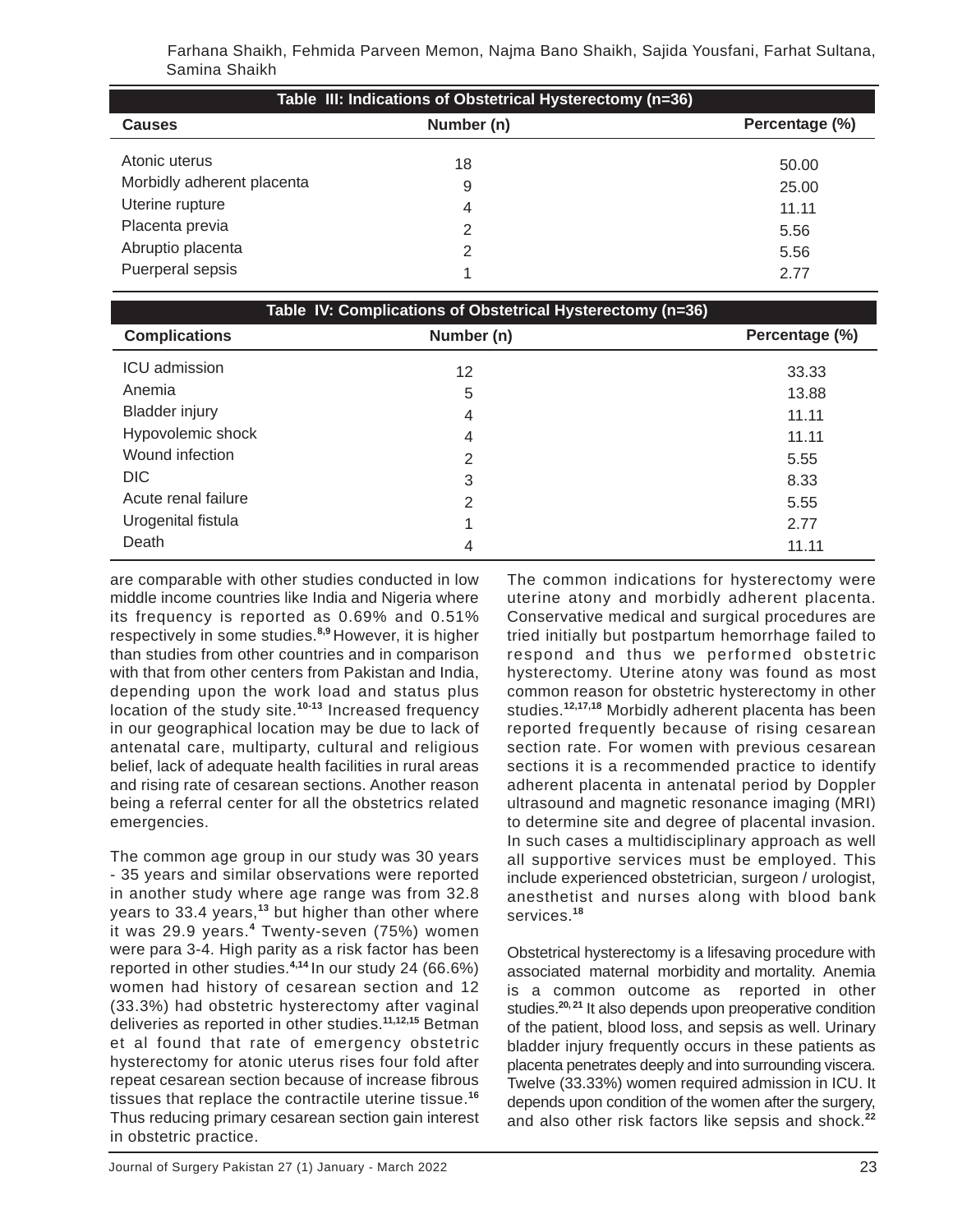Maternal mortality occurred in this series which was due to massive hemorrhage and DIC in spite of massive blood transfusion protocol and is comparable to other studies.**8, 11** Maternal mortality in our study was 11% while in literature it is reported as 7% - 17% in different parts of the world.**<sup>23</sup>**

# **LIMITATIONS OF THE STUDY**

This was a retrospective study and from a single center over short span of time. It also included referred cases from other set ups with lack of details and treatment provided. Thus recall bias can affect the quality of information.

# **CONCLUSION:**

The increasing frequency of obstetric hysterectomy was found in multipara women, with repeat cesarean section having atonic uterus and morbidly adherent placenta. A high maternal mortality was also noted.

### **REFERENCES:**

- 1. Munir SI, Iqbal R, Humayun S, Chaudhary S. indication and complications of obstetric hysterectomy in tertiary care hospital Lahore. Ann King Edwards Med Uni. 2018; 24:831- 5.
- 2. Deepak AV, Jacob KI, Sumi PM. Peripartum hysterectomy: a five year review at tertiary care Centre. Int J Repro Contracept Obstet Gynecol, 2017;6:22-6.
- 3. Kamble SN, Jamdade YM. Obstetric hysterectomy: a retrospective study. Int J Rep Cont Obstet Gynecol. 2021;10:4522- 6.
- 4. Mayadeo NM, Swaminathan G. Obstetric hysterectomy: Analysis of 50 cases at a tertiary care hospital .Int J Reprod Contracept Obstet Gynecol. 2018; 72:882- 7.
- 5. Zhang Y, Yan J, Han Q, Yang T, Cai L, Fu Y, et al. Emergency obstetric hysterectomy for life-threatening postpartum hemorrhage: A 12-year review. Medicine (Baltimore). 2017; 96(45):e8443. Doi: 10.1097/MD.0000000000008443.
- 6. Pathiraja PDM, Jayewardene A. Evaluation of peripartum hysterectomy in tertiary care unit. Future emerging problem in obstetric practice? J Women's Health Dev. 2020;

3:365-72. DOI: 10.26502/fjwhd.2644- 28840043.

- 7. Haq AI, Sadiq N, Bashir S, Waheed N, Shabana N, Aqsa UE. Emerging trend in peripartum hysterectomy; a high alert in obstetrics. J Rawal Med Coll. 2021; 25:395-9.
- 8. Sharma B, Sikka P, Jain V, Jain K, Bagga R, Suri V. Peripartum hysterectomy in a tertiary care hospital: Epidemiology and outcomes. J Anaes Clin Pharmacol. 2017; 33:324-28. Doi: 10.4103/joacp. JOACP\_380\_16.
- 9. Nwobodo E, Nnadi D. Emergency obstetric hysterectomy in a tertiary hospital in sokoto, Nigeria. Ann Med Health Sci Res. 2012; 2:37-40.
- 10. Rahman MS. Emergency obstetric hysterectomy in a university hospital: 25 year review. J Obstet Gynaecol. 2008; 28:69- 72.
- 11. Kazi S. Emergency peripartum hysterectomy. A great obstetric challenge. Pak J Med Sci. 2018; 34:1567-70.
- 12. Chawala J, Arora D, Paul M, Ajmani S. Emergency obstetric hysterectomy: A retrospective study from a teaching hospital in North India over eight years. Oman Med J. 2015; 30:181-6.
- 13. Temizkan O, Angýn D, Karakuþ R. Changing trends in emergency peripartum hysterectomy in a tertiary obstetric center in Turkey during 2000-2013. J Turk German Gynecol Assoc. 2016; 17:26-34.
- 14. Lamba J, Gupta S. Role of emergency hysterectomy in modern obstetrics. J K Sci. 2012; 14:22-4.
- 15. Pradhan M, Yong S. Emergency peripartum hysterectomy as postpartum hemorrhage treatment: incidence, risk factors, and complications. J Nepal Med Assoc. 2014; 52:668-76.
- 16. Bateman BT, Mhyre JM, Callaghan WM, Kuklina EV. Peripartum hysterectomy in the United States: nationwide 14 years'